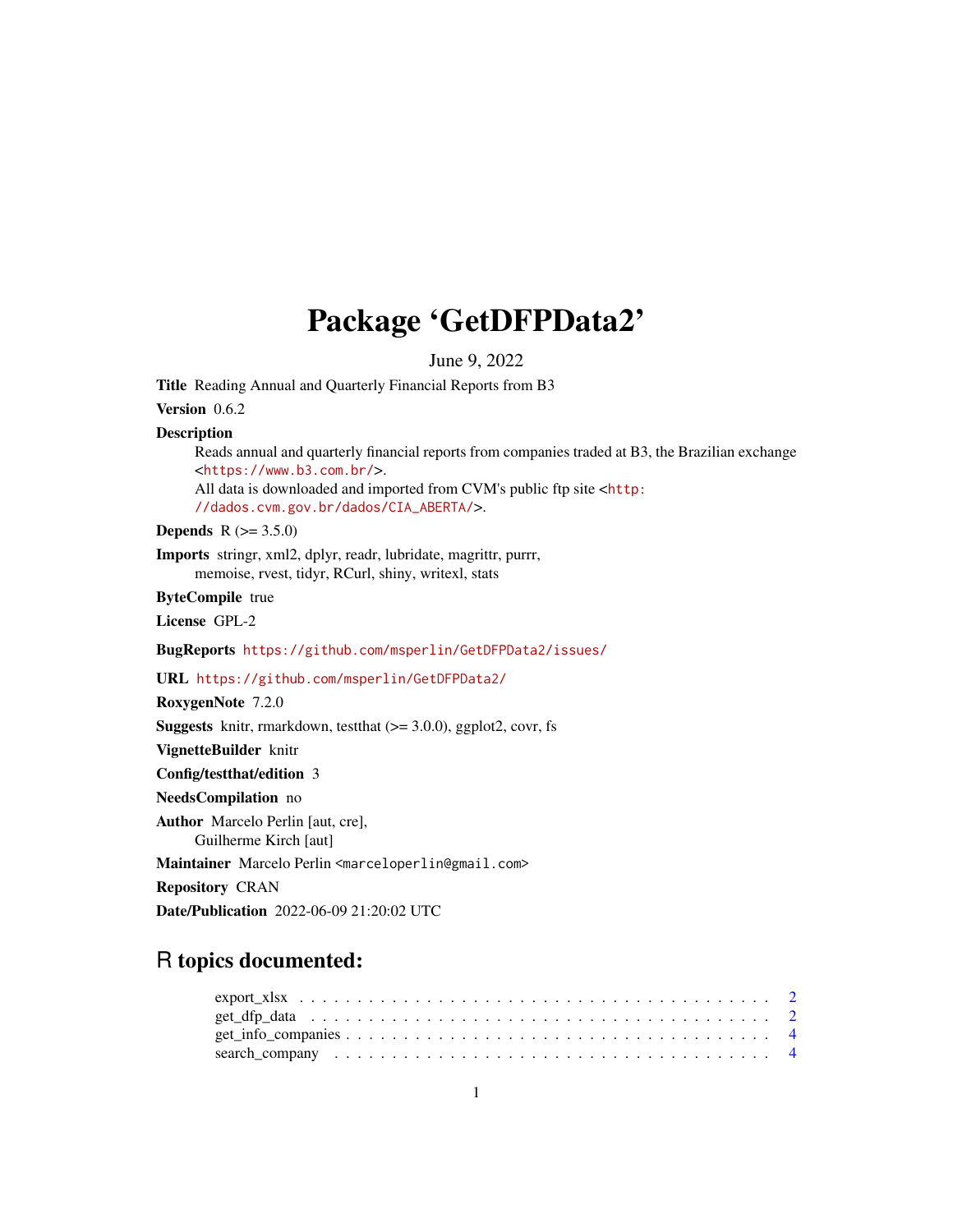#### <span id="page-1-0"></span>**Index** [6](#page-5-0) **6**

#### export\_xlsx *Export DFP/ITR data to a xlsx file*

#### Description

Export DFP/ITR data to a xlsx file

#### Usage

export\_xlsx(l\_dfp, f\_xlsx = "GetDFPData-XLSX.xlsx")

#### Arguments

| $1$ _dfp | A list from get_dfp_data or get_itr_data |
|----------|------------------------------------------|
| f xlsx   | Path to xlsx file                        |

#### Value

A dataframe with several information about B3 companies

#### Examples

```
## Not run: # keep cran check fast
df_info <- get_info_companies()
str(df_info)
```
## End(Not run)

get\_dfp\_data *Downloads and reads DFP datasets*

#### Description

The DFP (demonstrativos financeiros padronizados) is the annual reporting system of companies traded at B3. This function will access the CVM ftp and parse all available files according to user choices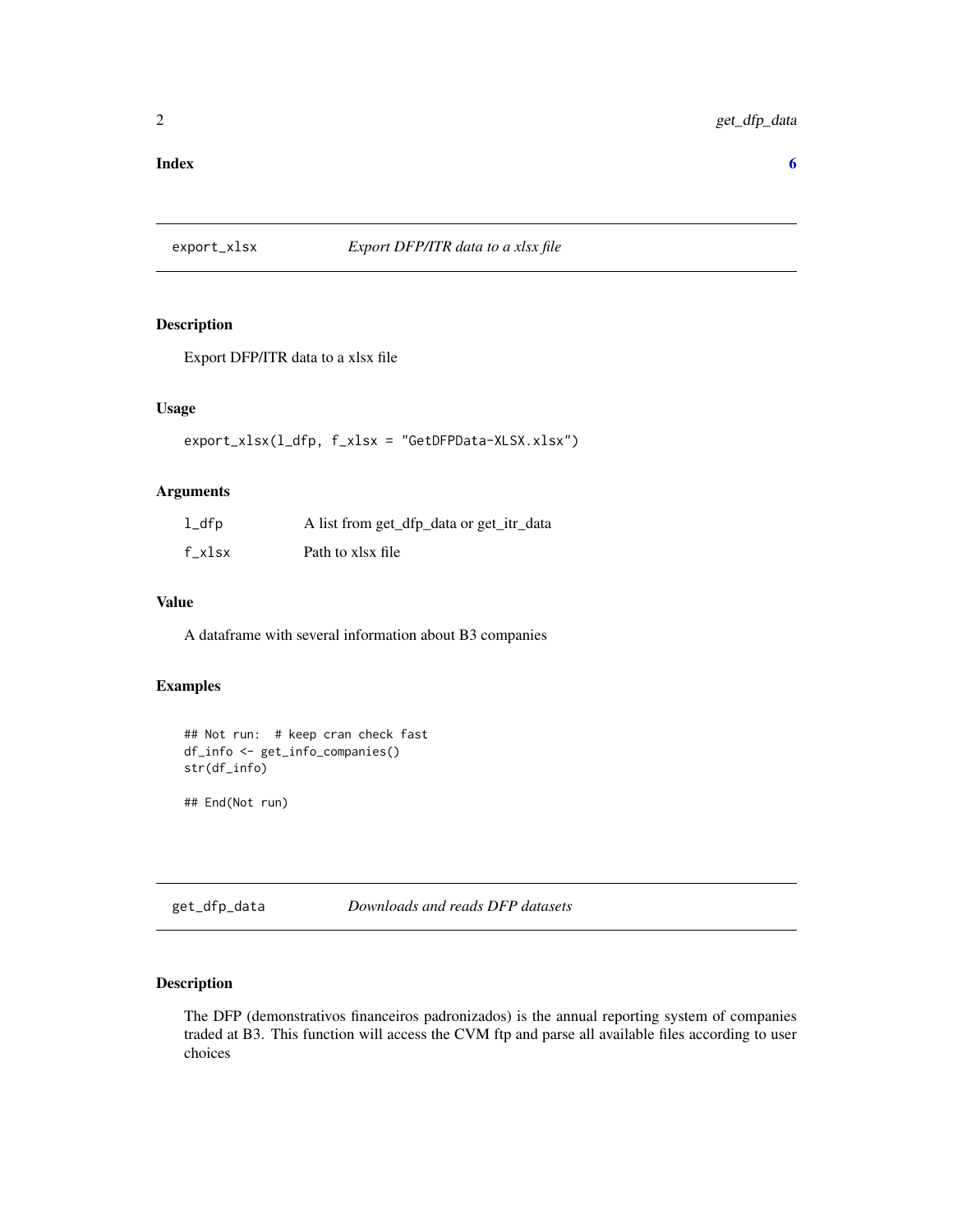get\_dfp\_data 3

#### Usage

```
get_dfp_data(
  companies_cvm_codes = NULL,
  first_year = 2010,
  last_year = lubridate::year(Sys.Date()),
  type_docs = c("BPA", "BPP", "DRE"),
  type_format = c("con", "ind"),clean_data = TRUE,
  use_memoise = FALSE,
  cache_folder = "gdfpd2_cache",
  do_shiny_progress = FALSE
\mathcal{L}
```
#### Arguments

companies\_cvm\_codes

|                   | Numeric CVM code of companies. IF set to NULL (default), will return data<br>for all available companies.                                                                                                                                                                                                                                                                                                                                                                                                                        |
|-------------------|----------------------------------------------------------------------------------------------------------------------------------------------------------------------------------------------------------------------------------------------------------------------------------------------------------------------------------------------------------------------------------------------------------------------------------------------------------------------------------------------------------------------------------|
| first_year        | First year of selected data                                                                                                                                                                                                                                                                                                                                                                                                                                                                                                      |
| last_year         | Last year of selected data                                                                                                                                                                                                                                                                                                                                                                                                                                                                                                       |
| type_docs         | Type of financial documents. E.g. $c('DRE', 'BPA')$ . Definitions: $'$ = fetch<br>all docs, 'BPA' = Assets (ativos), 'BPP' = Liabilities (passivo), 'DRE' = in-<br>come statement (demonstrativo de resultados), 'DFC_MD' = cash flow by di-<br>rect method (fluxo de caixa pelo metodo direto), 'DFC_MI' = cash flow by<br>indirect method (fluxo de caixa pelo metodo indireto), 'DMPL' = statement of<br>changes in equity (mutacoes do patrimonio liquido), 'DVA' = value added report<br>(desmonstrativo de valor agregado) |
| type_format       | Type of format of document (con = consolidated, ind = individual). Default =<br>c('con', 'ind')                                                                                                                                                                                                                                                                                                                                                                                                                                  |
| clean_data        | Clean data or return raw data? See read_dfplitr_csv() for details                                                                                                                                                                                                                                                                                                                                                                                                                                                                |
| use_memoise       | Use memoise caching? If no (default), the function will read all .csv files. If<br>yes, will use package memoise for caching results (execution speed increases<br>significantly)                                                                                                                                                                                                                                                                                                                                                |
| cache_folder      | Path of cache folder to keep memoise and zip files                                                                                                                                                                                                                                                                                                                                                                                                                                                                               |
| do_shiny_progress |                                                                                                                                                                                                                                                                                                                                                                                                                                                                                                                                  |
|                   | Whether to use shiny progress indicator (default $=$ FALSE)                                                                                                                                                                                                                                                                                                                                                                                                                                                                      |

#### Value

A list of tibbles containing all requested financial data. Each element of the list is a table from DFP.

#### Examples

```
## Not run:
df_dfp <- get_dfp_data(companies_cvm_codes = NULL)
```
## End(Not run)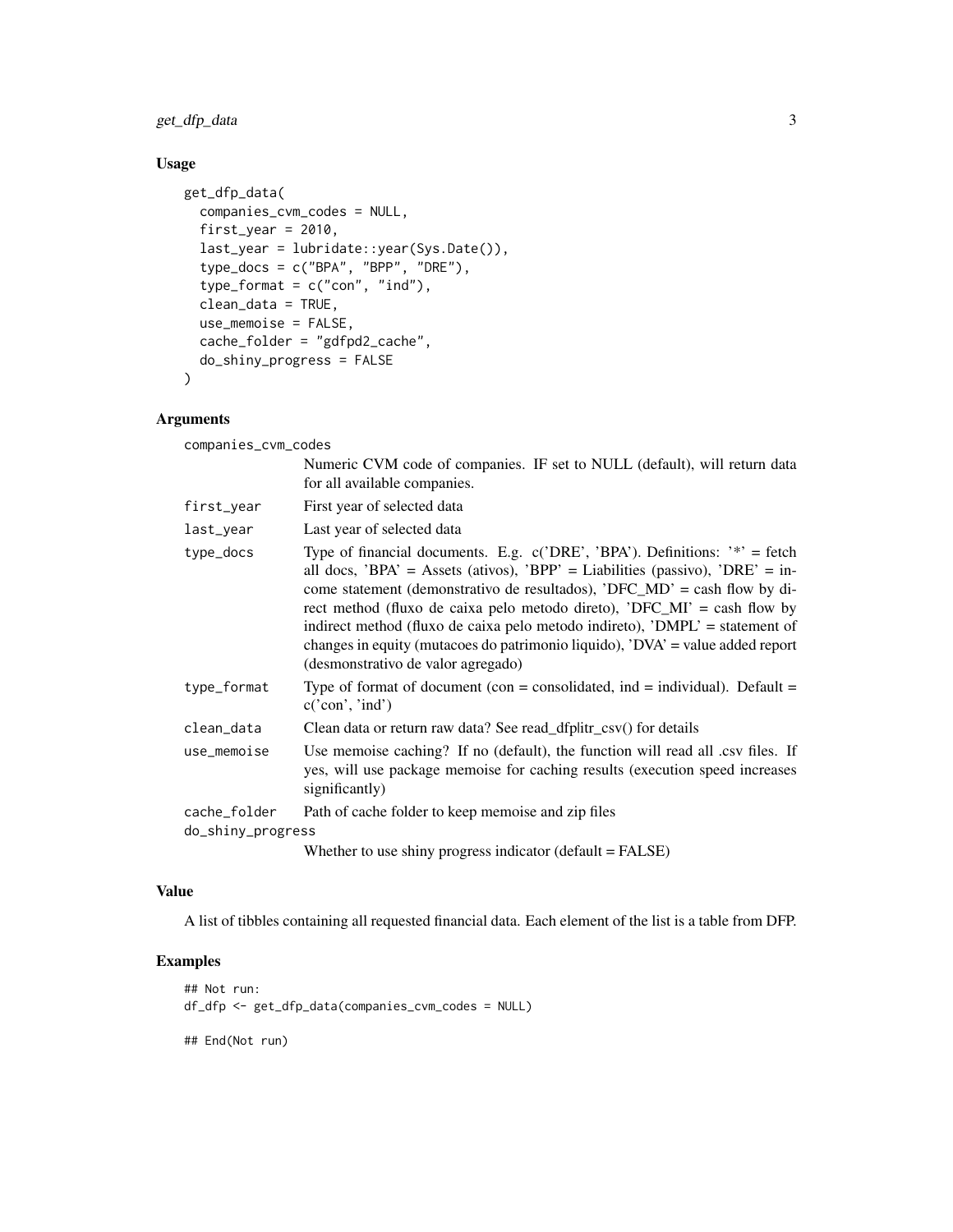<span id="page-3-0"></span>get\_info\_companies *Returns a up to date table with information about B3 companies*

#### Description

Imports a dataset from cvm <http://dados.cvm.gov.br/>, containing up to date information about companies, active or not.

#### Usage

```
get_info_companies(cache_folder = "gdfpd2_cache")
```
#### Arguments

cache\_folder Path of cache folder to keep memoise and zip files

#### Value

A dataframe with information about available companies in the database

#### Examples

```
## Not run: # keep cran check fast
df_info <- get_info_companies()
str(df_info)
```
## End(Not run)

search\_company *Helps users search for a company*

#### Description

Helps users search for a company

#### Usage

search\_company(char\_to\_search, cache\_folder = "gdfpd2\_cache")

#### Arguments

char\_to\_search Character for partial matching cache\_folder Path of cache folder to keep memoise and zip files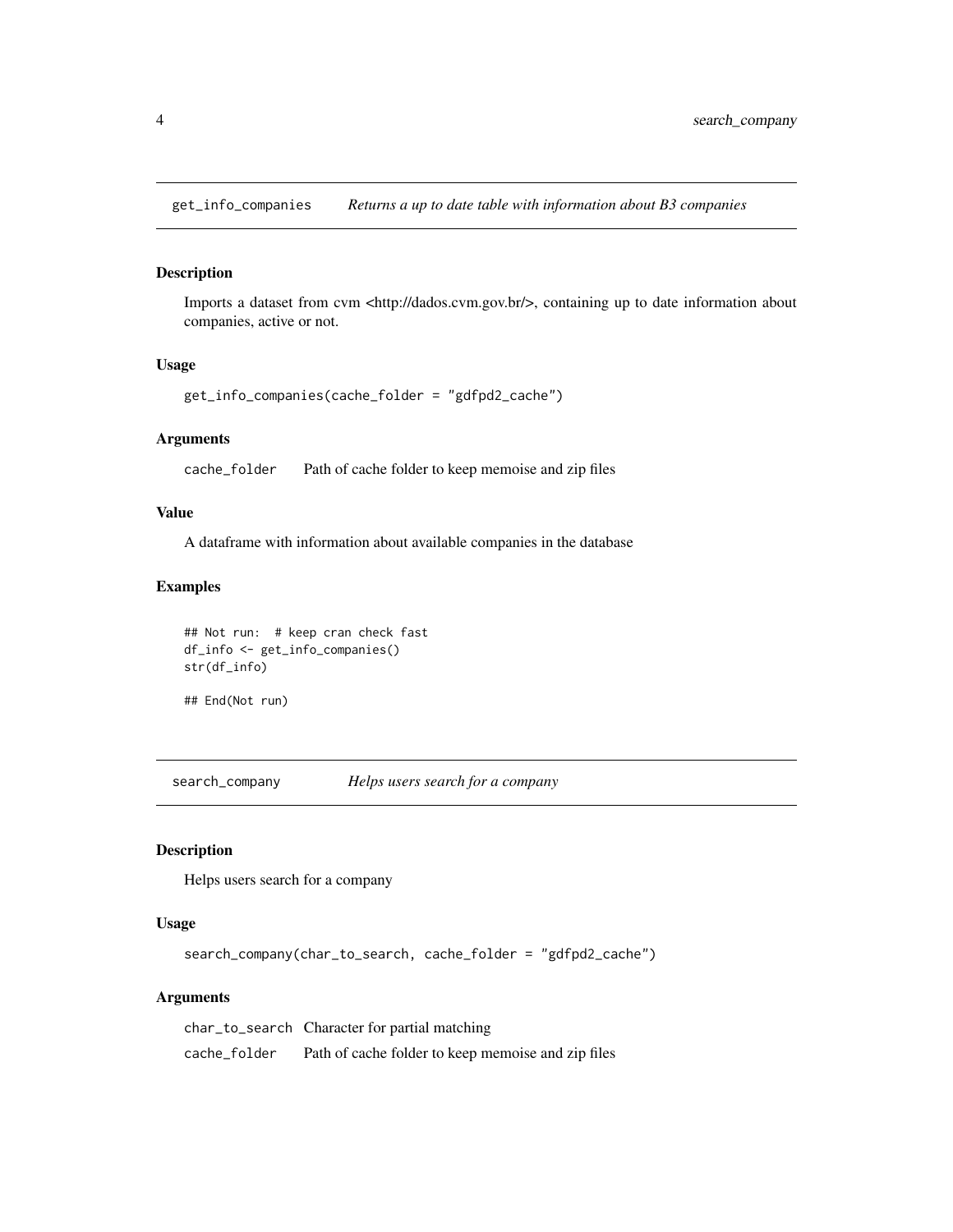search\_company 5

#### Value

A dataframe with information about available companies in the CVM database

#### Examples

## Not run: # dontrun: keep cran check fast df <- search\_company('petrobras')

## End(Not run)